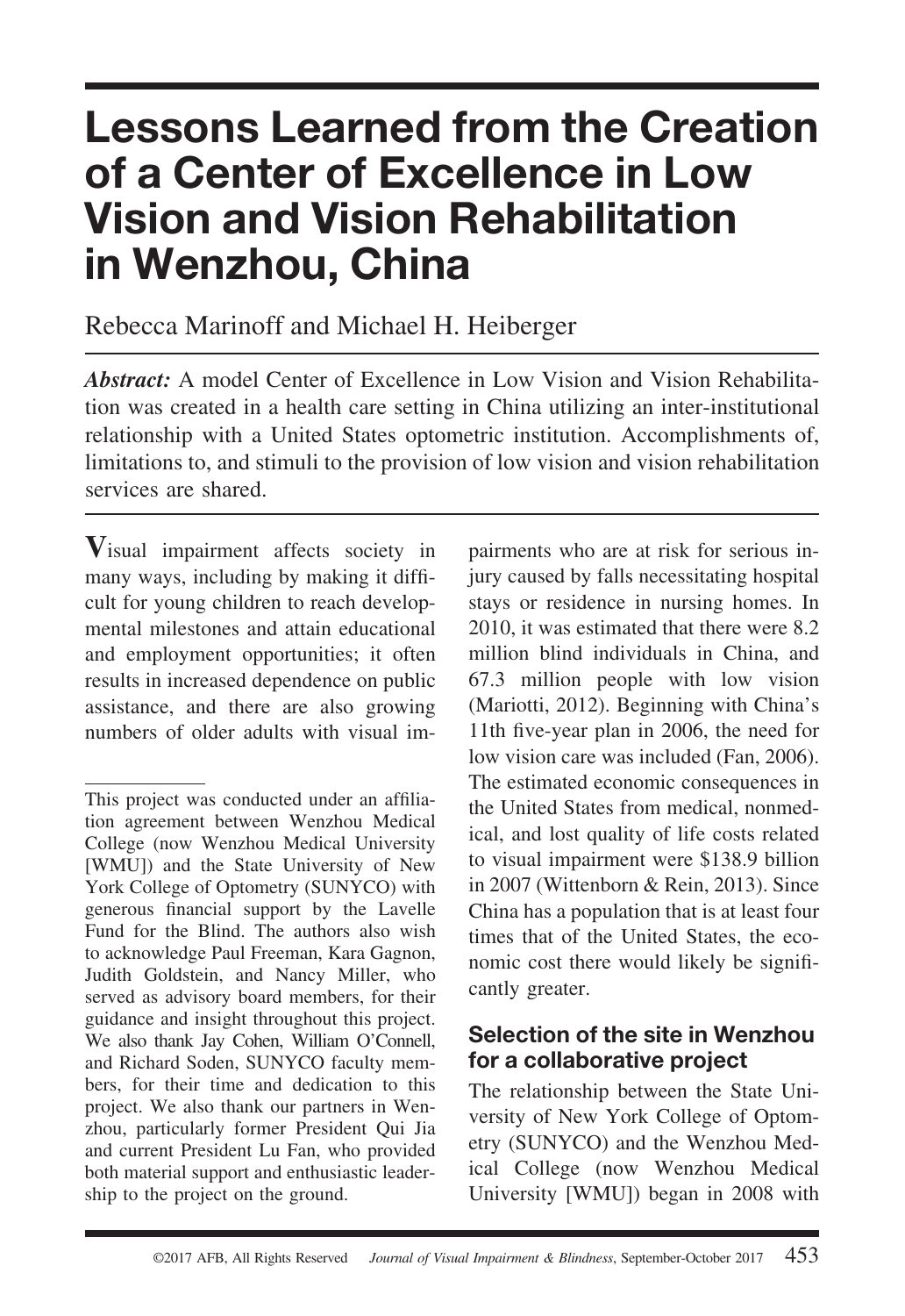an agreement that established student and faculty exchanges, collaborative research, and cosponsorship of the Confucius Institute for Health Care in New York City. With the assistance of a three-year grant from the Lavelle Fund for the Blind, SUNYCO agreed to work with WMU to create the Center of Excellence in Low Vision and Vision Rehabilitation (the Center). The grant was renewed for an additional three years, making it a sixyear project.

WMU is the largest health care facility in Zheijang Province, China; with 19 affiliated hospitals and 18,000 students, it serves more than 20 million patients. WMU's Eye Hospital provides a broad range of specialty care to more than 270,000 individuals per year. Many of these patients have reduced vision due to congenital or acquired eye conditions and can benefit from low vision services.

WMU was one of the first institutions in China to introduce programs of optometry within its medical school. Unlike in the United States, where optometry is a separate profession with separate educational institutions, it is treated in China as a subspecialty for ophthalmologists who wish to specialize in the treatment of functional vision problems. There are three levels of optometric education at the WMU School of Optometry and Ophthalmology. The three-year undergraduate degree with optometry technology certification aims to train the student to become a technician and to perform refraction, ophthalmic lens dispensing, contact lens fitting, and orthoptics. The five-year undergraduate program provides graduating students with a medical-based bachelor's degree. In the seven-year program, graduates earn a medical-based bache-

lor's degree as well as a master's degree. The optometry curriculum in 2008 did not include any low vision clinical experience and thus only rudimentary low vision services were available at WMU as well as elsewhere in China. There was also no provision for vision rehabilitation services for the purpose of enabling people who are visually impaired to perform work or leisure activities.

The Center was established as a separately identified unit at the Eye Hospital of WMU to specifically address the need for diagnosis and management of patients with low vision. Since the WMU Eye Hospital is the only such specialty hospital in a region with approximately 10 million people, such a center would be situated in a location where most of the population goes for secondary and tertiary eye and vision care.

Another important factor in choosing WMU's Eye Hospital was its existing affiliation with the Wenzhou School for the Blind as well as two other schools for children who are blind in the region. Prior to the establishment of the Center, children at those facilities were being treated as blind even though a number of them had residual vision. There were no on-site facilities for eye care or low vision care at the schools. Once the Center was established, children were brought there for evaluation, and a number of them were provided with devices such as hand magnifiers, stand magnifiers, or closed-circuit televisions (CCTVs) that enabled them to function visually. Some even progressed from braille reading to the reading of text utilizing the devices noted above. This progression to print has since led to the construction of a new school for students who are blind in Wenzhou that uses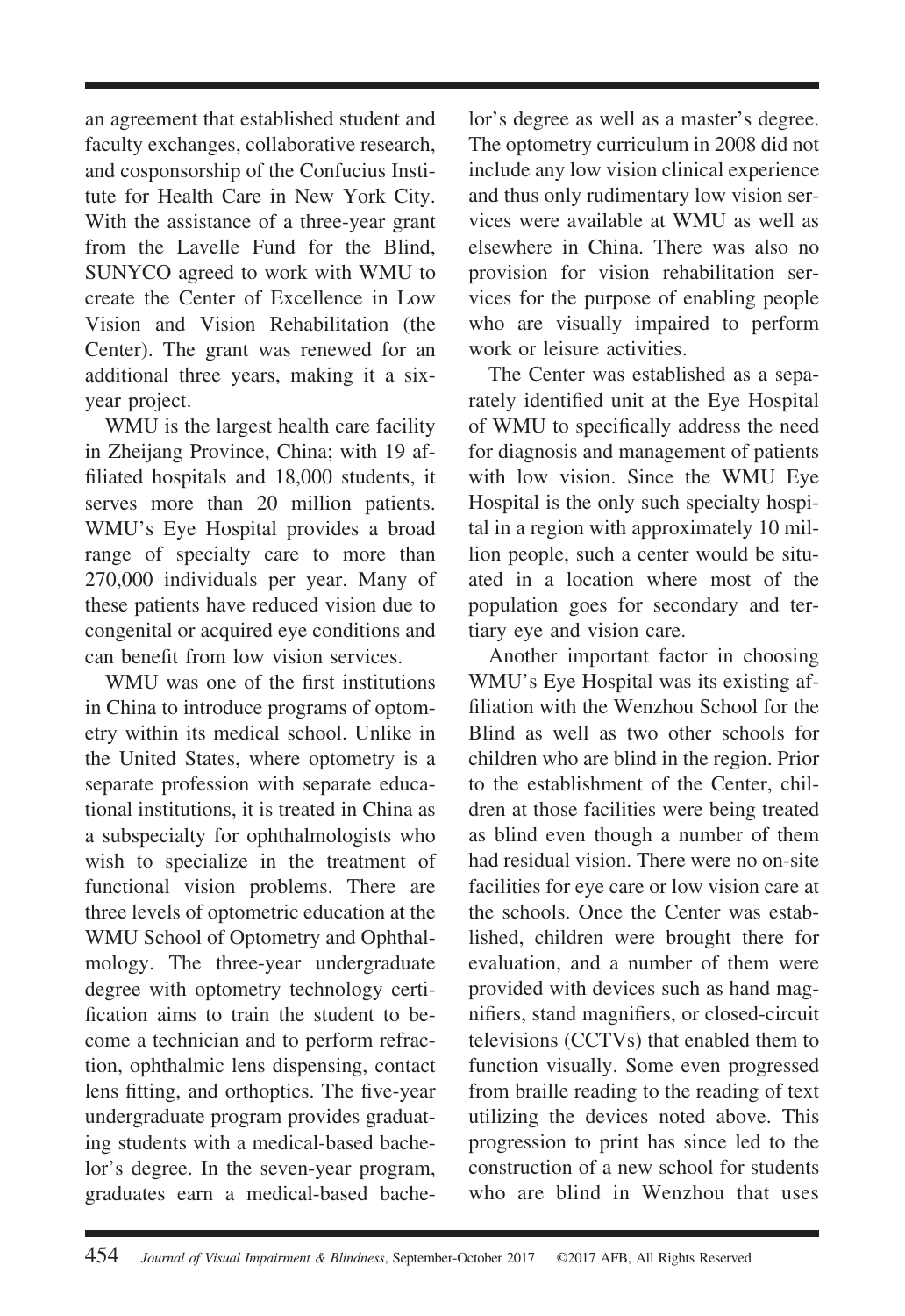#### *Box 1* **Time line of project by year.**

| Year 1<br>2008-09   | (1) Grant is received from the Lavelle Fund for the Blind<br>(2) Advisory Board is appointed (three low vision professionals, one vision rehab<br>educator, and one administrator of a blind services agency)<br>(3) SUNY staff visits Wenzhou to assess facility design and staffing issues<br>(4) Leadership team is established at Wenzhou<br>(5) Curriculum is developed for doctors, nurses, and students                                                                                                                                                                                                                                                                                                                                                                                                                                                                                                 |
|---------------------|----------------------------------------------------------------------------------------------------------------------------------------------------------------------------------------------------------------------------------------------------------------------------------------------------------------------------------------------------------------------------------------------------------------------------------------------------------------------------------------------------------------------------------------------------------------------------------------------------------------------------------------------------------------------------------------------------------------------------------------------------------------------------------------------------------------------------------------------------------------------------------------------------------------|
| Year 2<br>2009-10   | (1) Advisory Board meets once<br>(2) Official opening of Center on May 10, 2010<br>(3) Low vision curriculum materials are introduced in optometry training programs<br>(4) Low vision services at the Center are expanded and enhanced<br>(5) Planning begins for 2011 Summit Forum on Low Vision and Vision Rehabilitation<br>(6) Additional low vision equipment and devices are supplied to WMU through<br>Lavelle grant funds                                                                                                                                                                                                                                                                                                                                                                                                                                                                             |
| Year 3<br>2010-11   | (1) Advisory Board meets twice<br>(2) Continuing education courses are developed by WMU staff and delivered both in<br>person and via online presentations<br>(3) The Summit Forum on Low Vision and Vision Rehabilitation is held                                                                                                                                                                                                                                                                                                                                                                                                                                                                                                                                                                                                                                                                             |
| Year 4<br>2011-12   | (1) The grant is renewed; another three-year grant is received from the Lavelle Fund<br>to further develop the current Center<br>(2) Advisory Board meets twice<br>(3) There is additional outreach to WMU Eye Hospital staff and staff at other<br>hospitals that treat stroke and diabetic patients to identify possible low vision<br>patients<br>(4) Low vision services are initiated at the Hangzhou clinic                                                                                                                                                                                                                                                                                                                                                                                                                                                                                              |
| Year 5<br>2012-2013 | (1) Advisory Board meets once<br>(2) Additional staff is added at the Center: two additional doctors and four nurses<br>trained at SUNY; ongoing training is also provided by previously trained staff at<br><b>WMU</b><br>(3) \$10,000 grant is received from the Wenzhou government for the purchase of low<br>vision devices for needy patients                                                                                                                                                                                                                                                                                                                                                                                                                                                                                                                                                             |
| Year 6<br>2013-2015 | (1) Final year of project is extended into 2015 due to initial grant funding being<br>delayed until the middle of year one. The Lavelle Fund agrees to this extension<br>(2) Advisory Board meets twice<br>(3) One additional doctor and four additional nurses are trained at SUNY and at<br>WMU as the Center approaches full capacity<br>(4) A new school for blind students is opened in Wenzhou<br>(5) A low vision display is established in the Retina Service of the Eye Hospital<br>(6) Two nurses receive limited mobility training<br>(7) A supply of inexpensive low vision devices is provided by SUNY, utilizing grant<br>funds<br>(8) Several team members from SUNY and WMU are invited to participate in the<br>15 <sup>th</sup> International Forum on Vision Health in Chengdu, China. A separate<br>symposium on low vision and vision rehabilitation is held as part of the<br>conference |

state-of-the-art equipment for students' visual learning.

#### **Designing, equipping, opening, staffing, and promoting the Center**

The Center, a state-of-the-art facility for the provision of low vision and vision rehabilitation services, is prominently located on the downtown campus of

WMU alongside the Eye Hospital and the School of Optometry and Ophthalmology. The official opening ceremony was on May 31, 2010 (see Box 1 for a time line of the project).

The Center occupies 6,240 square feet and is equipped with four low vision examination rooms, a special testing room, an assistive technology room, a dispensing area, and a classroom. There is a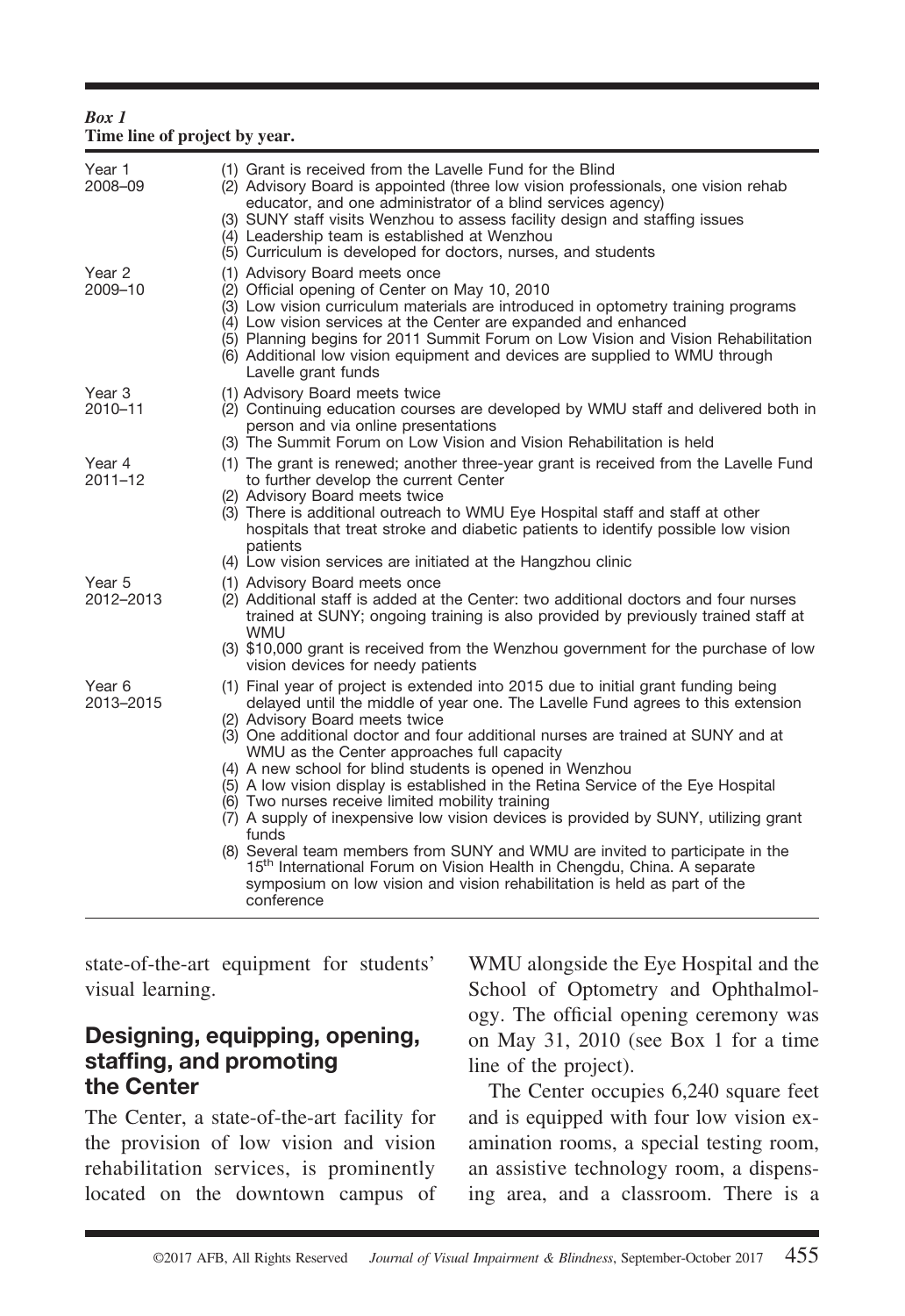range of optical, nonoptical, and electronic low vision devices to demonstrate to patients. There is also a vision rehabilitation room for training patients to perform activities of daily living in adaptive ways. This room includes kitchen space, shower space, and laundry space. It demonstrates environmental changes such as task lighting, contrasting colors, and tactile cues.

Three optometrists from WMU spent six weeks in New York in 2010, both receiving training and visiting sites that provide low vision clinical care. Since vision rehabilitation was a relatively new concept to eye care providers in China, it was necessary for the WMU team to have this exposure so they could educate their colleagues in the Eye Hospital about the new patient services and determine which of these services could most feasibly be delivered at the Center. More time than was originally anticipated was spent on promotional activities. Since the Center was designed to serve as a model for other such facilities in China, time was spent building relationships with other hospitals and service providers in Wenzhou. In addition, a campaign was initiated to promote the new facility and its rehabilitative model. Over the six-year project, promotion of the Center and its low vision rehabilitation took place through a total of 37 educational programs for doctors, nurses, and community volunteers from service organizations such as the local and regional Lions Clubs in the province.

The team at the Center currently includes six doctors (two full-time and four part-time) and three nurses who provide support to the doctors and rehabilitative care to the patients. There is a minimum staffing of two doctors and two nurses each day. Since opening, the Center has provided care to over 11,000 patients and has hosted over 260 visitors from other hospitals and government agencies across China.

The clinical team at Wenzhou is functioning effectively both in the provision of patient care and by participating in programs to educate other practitioners about the types of low vision and vision rehabilitation services that they have learned to provide and implemented at the Center. In addition, they have been orienting practitioners from other specialties within the Eye Hospital at Wenzhou and elsewhere about the necessity to refer patients for low vision evaluations if they have visual disabilities that cannot be corrected by traditional spectacles, contact lenses, or cataract surgery.

The first half of the six-year project culminated in the 2011 Summit Forum on Low Vision and Vision Rehabilitation, which was held on the campus of the School of Optometry and Ophthalmology in Wenzhou. Over 150 practitioners from throughout China plus 30 faculty members from WMU attended the event, which was the largest low vision meeting ever held in China.

#### **The low vision educational model at WMU**

The low vision curriculum was significantly modified in order to prepare students with an expanded scope of low vision services. Modifications included adding clinically relevant lectures and laboratory sessions to the current curriculum (see Table 1). Curriculum materials that addressed vision rehabilitation topics were provided by the SUNYCO low vision faculty, Lighthouse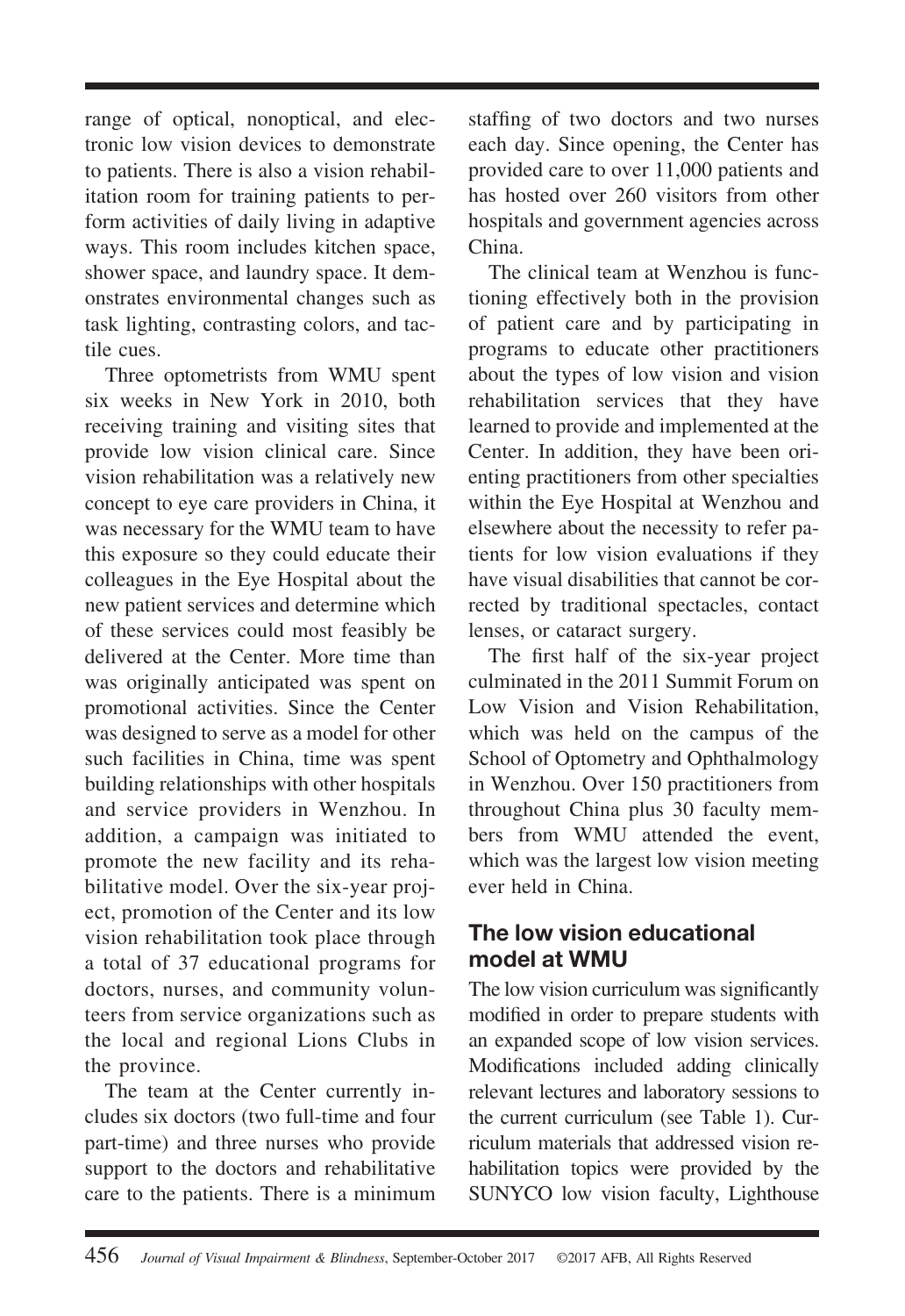| Former topics                                                                                                   | How modified                                                                                                                                                                                                                                                                                                                                  |  |
|-----------------------------------------------------------------------------------------------------------------|-----------------------------------------------------------------------------------------------------------------------------------------------------------------------------------------------------------------------------------------------------------------------------------------------------------------------------------------------|--|
| Introduction to low vision and blindness                                                                        | No change                                                                                                                                                                                                                                                                                                                                     |  |
| Pathology causing low vision                                                                                    | Added functional impact of disease                                                                                                                                                                                                                                                                                                            |  |
| Low vision examination                                                                                          | Modified to include: low vision exam part 1: case history,<br>acuity testing, charts, and notation; and low vision<br>exam part 2: objective and subjective refraction,<br>contrast sensitivity testing, central and peripheral visual<br>field testing. (For both parts, clinical emphasis on<br>performing tests and interpreting results.) |  |
| Contrast sensitivity and low vision (theory)                                                                    | No change                                                                                                                                                                                                                                                                                                                                     |  |
| Visual acuity, visual field, and low vision<br>(theory)                                                         | No change                                                                                                                                                                                                                                                                                                                                     |  |
| Low vision aids (theory)                                                                                        | Added clinical applications of distance, near, and<br>nonoptical devices; added case examples                                                                                                                                                                                                                                                 |  |
| Low vision rehabilitation (how to use low<br>vision aids)                                                       | Added concept of rehabilitation plan; role of rehabilitation<br>providers; need for rehabilitation training; addressing<br>contrast, lighting, glare issues; added case examples                                                                                                                                                              |  |
| Psychosocial factors                                                                                            | No change                                                                                                                                                                                                                                                                                                                                     |  |
| Four labs, three hours each: distance<br>acuity, near acuity, distance low vision<br>aids, near low vision aids | Four labs, three hours each: case history and acuity, low<br>vision refraction and contrast testing, distance low<br>vision devices and nonoptical devices, near low vision<br>devices                                                                                                                                                        |  |

*Table 1* **Curriculum modifications.**

Guild International (LGI), and VISIONS/ Services for the Blind and Visually Impaired (VISIONS). The team members at WMU were all fluent in English and were able to utilize these materials and also to create translations to Chinese when needed. In addition, two new curricula were designed for training in China, one as a continuing education track for doctors and the second to train staff in how to provide rehabilitation services. The curricular changes have been well received and, since the modification of the optometry curriculum at WMU, at least two recent graduates of the optometry program have obtained positions at other institutions in China as low vision providers.

In October 2010, a grant was received from the Chinese Ministry of Education under the National Project on Teaching Resources to develop new curriculum materials for the optometry program. It is anticipated that this grant will be expanded to provide such materials for teachers at all 60 optometry programs in China. Beginning in December 2010, two low vision courses were developed by Wenzhou staff and made available for existing practitioners on the Chinese National Medical Continuing Education website. One course is a one-day training program designed to familiarize eye doctors with the areas of low vision and with how to make an appropriate referral for a low vision evaluation. The other course is a two-and-one-half-day training program for optometrists who wish to begin offering low vision care. The curriculum at WMU for ophthalmology students who are not specializing in optometry has been further expanded to include a course in low vision taught by one staff member from the Center.

Two textbooks have been developed. One, *Low Vision in Optometry*, is designed for optometry students who are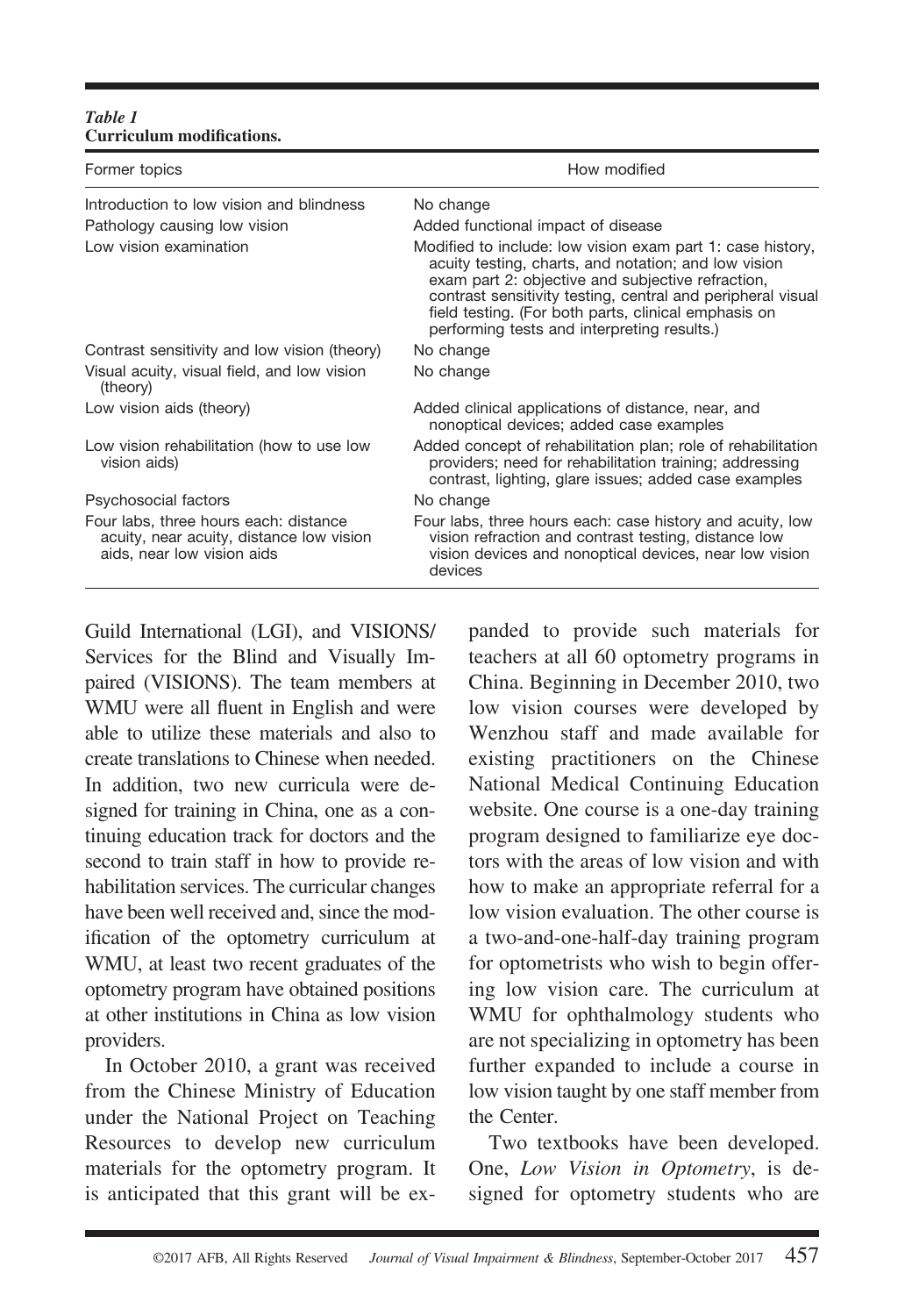| Date                                     | Location          | Emphasis                                                                                                                                                   |  |  |
|------------------------------------------|-------------------|------------------------------------------------------------------------------------------------------------------------------------------------------------|--|--|
| October to November<br>2010              | New York          | Training for doctors on diagnostic testing, examination<br>techniques, selecting appropriate low vision devices,<br>management options, and visit to sites |  |  |
| January 2011                             | Wenzhou           | SUNY team observes and critiques patient care to<br>evaluate effectiveness of training                                                                     |  |  |
| November 2013, May<br>2014. October 2014 | Wenzhou, Hangzhou | Advanced low vision examination and prescribing,<br>quality assessment, nonoptical devices                                                                 |  |  |
|                                          |                   |                                                                                                                                                            |  |  |

*Table 2* **Summary of training for doctors.**

in the five-year undergraduate degree program. The second, *Low Vision Techniques in Optometry*, is designed for optometry students who are in the three-year undergraduate degree program. Forty other universities in China are using these textbooks.

As part of each visit between SUNYCO staff and the team at the Center, teaching materials prepared by the WMU team were reviewed. These included curricular material in low vision for the optometry and ophthalmology students at WMU, as well as patient-education materials. The curricular materials introduce new Center staff to the provision of low vision and vision rehabilitation services and have also been shared with 38 other hospitals in China.

A training video was produced by the WMU team. It includes depictions of how to conduct a low vision examination, utilize optical and nonoptical devices in rehabilitation, and use electronic devices. This video is available for purchase by hospitals through the China Medical Association.

#### **Identification and training of staff**

Doctors who had interest or skill in vision rehabilitation were selected to see low vision patients at the Center, and SUNYCO staff selected nurses to fill the role of providing vision rehabilitation services. Based on their level of education and training, organizers felt that the nurses could be trained to provide additional, specific services (Jiang, Li, Ma, & Gu, 2015; Ungos & Thomas, 2008). In the United States, there are certified professionals with specific roles, such as vision rehabilitation therapists or occupational therapists (Ponchilla & Ponchilla, 1996; Warren & Barstow, 2007), but there are no such training programs in China. Initially, nurses at the Center were trained to instruct patients in both how to use optical, nonoptical, and electronic low vision devices, and to perform a range of daily activities, therefore providing services that in the United States would be provided by separate certified professionals.

Training for doctors and staff utilized the "train-the-trainer" approach, in which participants were given the materials and skills needed to train others. A group of doctors and nurses were trained by SU-NYCO staff and they then went on to train additional doctors and nurses from WMU. The training for doctors was mostly clinical, since they had already received didactic training in the theory of low vision (see Table 2).

Nurses began their training with distance learning published by LGI and seminars by SUNYCO faculty in order to gain background knowledge. This training was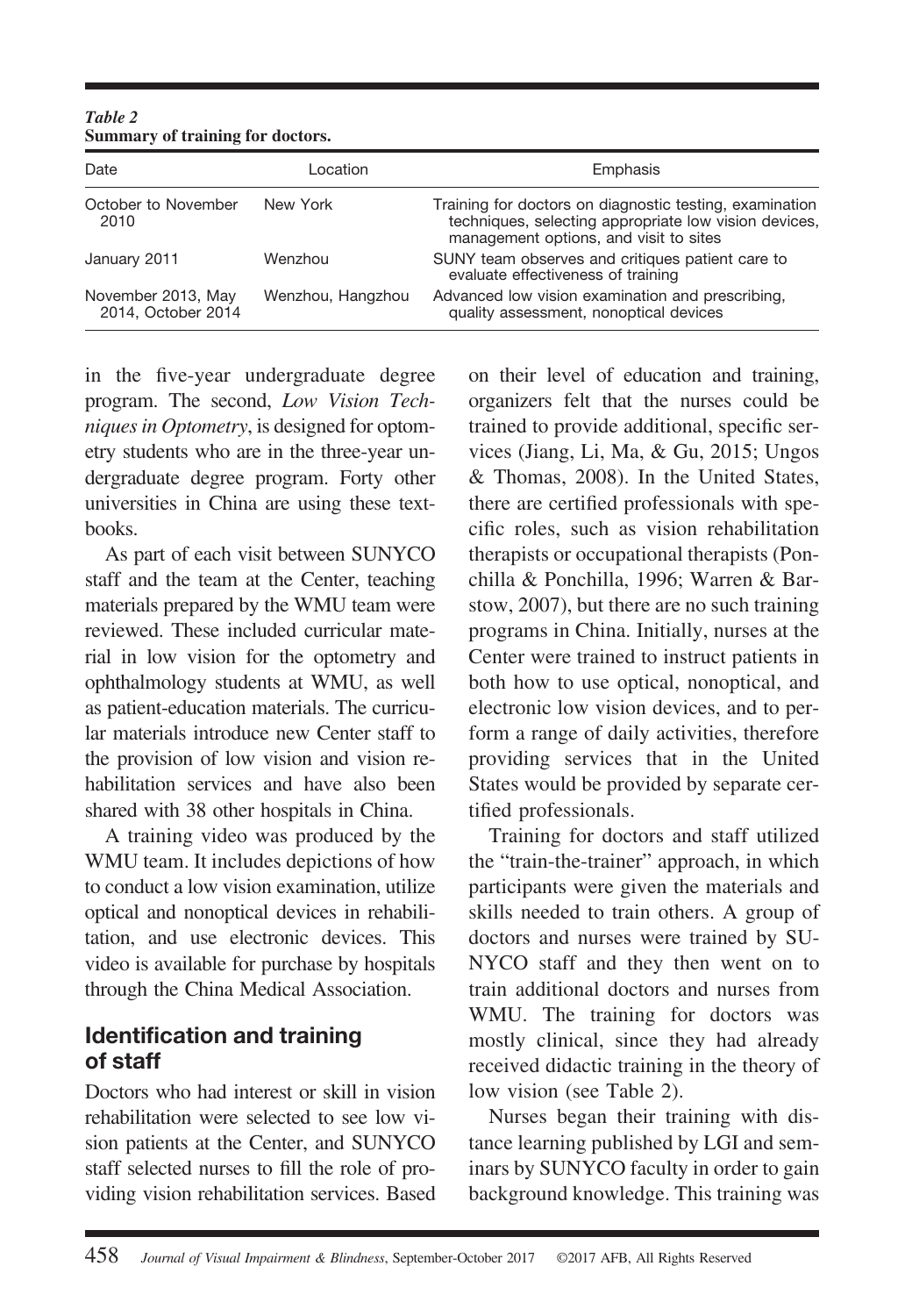*Table 3* **Summary of training for nurses.**

| Date                     | Location | Emphasis                                                                                                                                                                                                                                                                                                                            |
|--------------------------|----------|-------------------------------------------------------------------------------------------------------------------------------------------------------------------------------------------------------------------------------------------------------------------------------------------------------------------------------------|
| October to November 2010 | New York | Distance learning and seminars on low vision, optics, and<br>rehabilitation topics; hands-on training in optical and<br>nonoptical low vision devices, and rehabilitation<br>techniques. Includes weeklong course in activities of<br>daily living training and half-day program on O&M,<br>environmental design, and mental health |
| January 2011             | Wenzhou  | SUNY team observes and critiques vision rehabilitation to<br>evaluate effectiveness of training; SUNY staff presents<br>full-day program to nurses                                                                                                                                                                                  |
| December 2013            | New York | SUNY team observes and critiques patient care                                                                                                                                                                                                                                                                                       |
| April to May 2014        | New York | SUNY team observes and critiques patient care, reviews<br>patient data collection                                                                                                                                                                                                                                                   |
| May 2015                 | New York | Three-week program on O&M at VISIONS                                                                                                                                                                                                                                                                                                |

followed by hands-on training sessions held in New York City, which took place at SUNYCO, LGI, and VISIONS (see Table 3).

Due to safety concerns and the need for extended training, for much of the project there was hesitation in training nurses at the Center in the provision of orientation and mobility (O&M). The nurses indicated a strong need for these services, and SUNYCO contracted with VISIONS for two nurses to receive training and to shadow certified orientation and mobility specialists (COMS). This program was not expected to qualify the nurses as COMS. The goal was to expose the staff to how O&M instruction is offered in New York City. The program limited instruction to indoor mobility, including human guide, trailing, and protective techniques. The nurses were taught basic cane skills, so that they could evaluate whether patients required such training and attempt to refer them elsewhere.

### **Patient care services at the Center**

Prior to the implementation of the project, low vision care at the WMU Eye Hospital

consisted primarily of an evaluation of the patient's visual acuity followed by a determination of the magnification that was required for best acuity at distance and near. Often, the patient received a low vision device with little or no instruction on its use. There was no follow-up to determine how well the patient was functioning with the device. Moreover, there was little or no attention paid to eliciting whether patients had difficulty with activities of daily living.

The low vision examination at WMU has been expanded in several ways. A nurse conducts a functional assessment, a questionnaire, to determine if and how the patient's reduced vision affects his or her ability to perform everyday tasks. This assessment is conducted to determine the patient's functional visual goals. Examples of functional visual goals are to read the newspaper or thread a needle. The doctor reviews this information prior to examination. Evaluation of visual capabilities now includes a more in-depth refraction testing, contrast sensitivity testing, and testing of the patient's central and peripheral visual field. The examining doctor makes recommendations for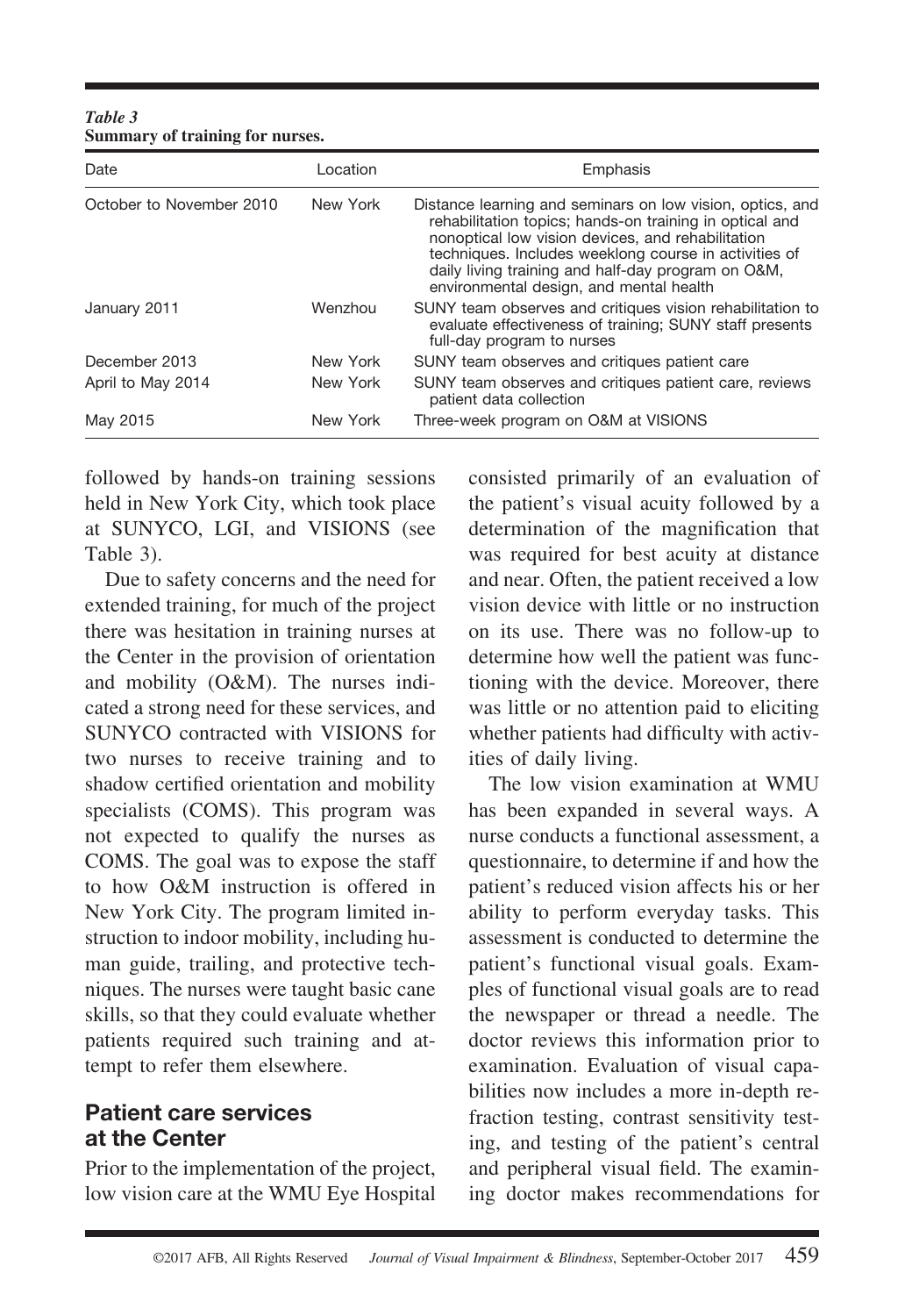optical and nonoptical low vision devices in order to meet the patient's individual functional needs, and the examination is followed by vision rehabilitation services with a nurse. The nurse trains the patient to use the recommended devices effectively and efficiently, and to perform household tasks using adaptive methods. The nurses mostly train patients to perform instrumental activities of daily living, skills that help the patient maintain independence in the community such as kitchen skills (including pouring, measuring, slicing, and kitchen safety), clothing management (including threading a needle and washing laundry), telling time, identifying money, telephoning, and handwriting. The nurses also train patients to perform grooming and hygiene tasks in adaptive ways, which are considered fundamental self-care tasks. In the final year of the project, the training also included the indoor mobility training described previously.

In 2010, WMU established a smaller satellite eye hospital in Hangzhou, the capital of Zhejiang Province and, in 2012, a low vision clinic was established there. Doctors and nurses from WMU rotated there to conduct training. Low vision examinations as well as vision rehabilitation services are conducted at the facility.

Barriers to referral for low vision services in the United States are documented in the literature (Keefe, Lovie-Kitchen, & Taylor, 1996; Lovie-Kitchen, Keefe, & Taylor, 1996; Marinoff, 2012). In the early years of the project, publicity from the opening of the Center led to selfreferrals, and only about 20% of patients were referred by other departments in the WMU Eye Hospital. This number grew to 62% in 2014 and rose to 76% by the end

of 2015. Increased referrals were accomplished in several different ways. One was to conduct in-house education about low vision for doctors and nurses from other departments. A low vision display was set up in the Retina Clinic. This display serves as a daily reminder to the staff in that department, and it also attracts the attention of patients and their families who may not otherwise be aware of possible nonmedical or nonsurgical methods for improving visual function. Referrals also increased as affiliation with additional special schools for students who are blind increased. Patients also reach the Center by identification at screenings.

During the second half of the project, the Center began to work with other hospitals in the WMU system to identify stroke and cardiac patients with visual impairments. These patients might not be referred for low vision care, and if referrals are made they usually go to the main part of the Eye Hospital rather than directly to the Center. In order to remediate this situation, a room within the main Eye Hospital has been established where these patients can be screened by triage nurses to determine if they are appropriate candidates for a low vision evaluation. This approach has yielded an increase in patient referrals.

#### **Provision of low vision devices**

Prior to this project, the array and quality of low vision devices available at WMU was limited, and many of the available magnification devices were not properly labeled as to their magnifying powers. There were virtually no nonoptical devices available.

The Center, through purchases, loans of equipment by manufacturers, and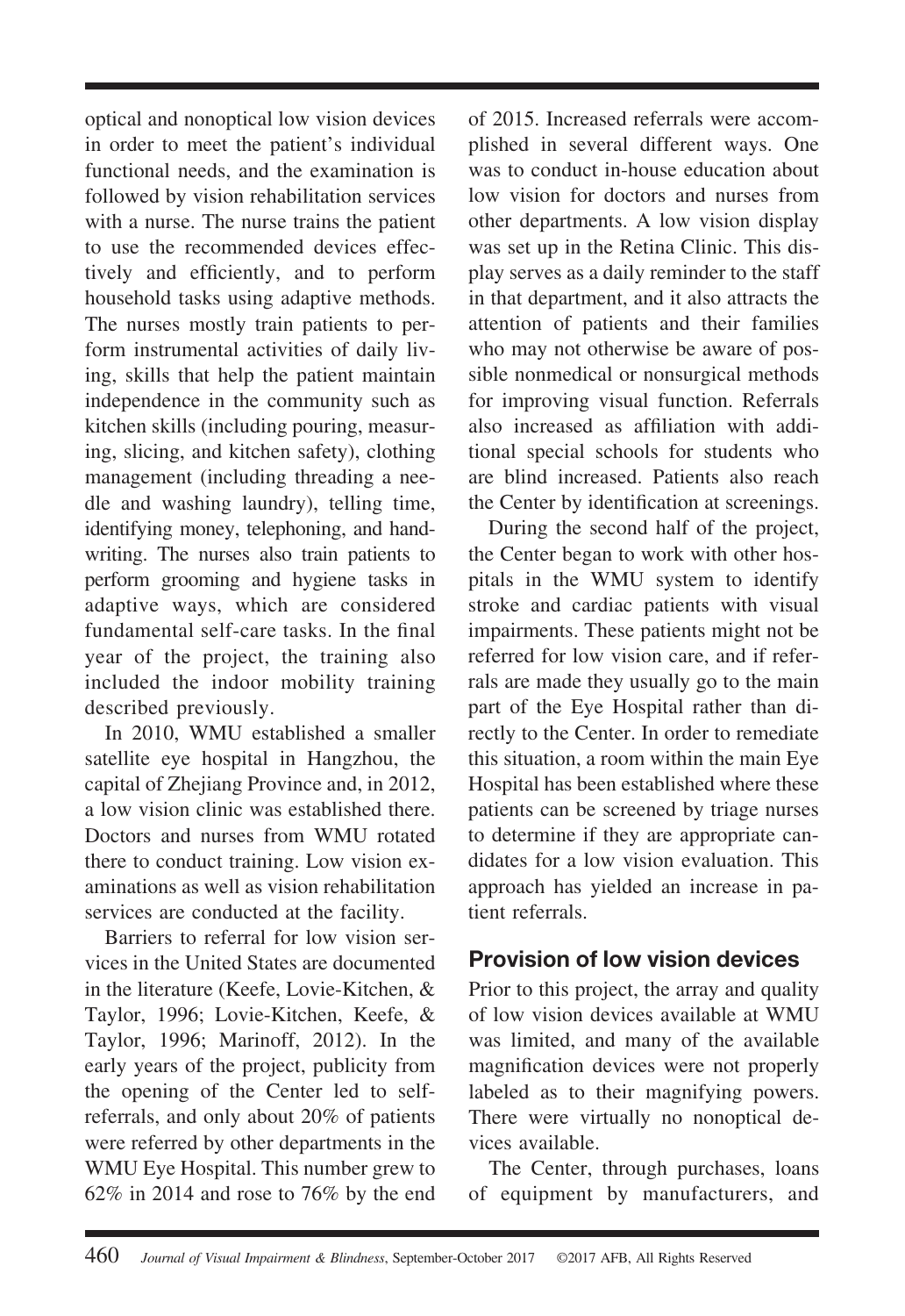#### *Box 2* **Devices available at the Center.**

| Optical or electronic devices                                     | Nonoptical aids                                                          |
|-------------------------------------------------------------------|--------------------------------------------------------------------------|
| Prism half-eye spectacles (4D-12D)                                | Lap desks                                                                |
| Hand magnifiers (5D-28D)                                          | Black-and-white cutting boards                                           |
| Stand magnifiers (4D-28D)                                         | Bump dots                                                                |
| Handheld monocular telescopes (2x-10x)                            | Large print pill box                                                     |
| Binocular spectacle-mounted full field telescopes<br>(2x, 3x, 4x) | Liquid level indicator                                                   |
| Desktop closed-circuit televisions                                | Needle threader                                                          |
| Portable closed-circuit televisions                               | Large print kitchen timers                                               |
|                                                                   | Filters (range of colors and frame sizes)                                |
|                                                                   | Talking watches                                                          |
|                                                                   | Long oven mitts                                                          |
|                                                                   | Magnifying mirror                                                        |
|                                                                   | Typoscopes, writing and signature guides,<br>bold-lined paper, bold pens |

government assistance, has been able to vastly improve the array of low vision devices to demonstrate to patients (see Box 2). Some patients can afford to purchase the recommended devices, while others require that all or part of the cost be subsidized. WMU, in 2010, received a government grant of ¥100,000 renminbi (approximately \$15,700 U.S. dollars) to help subsidize these devices. In addition, philanthropic support has been building from such nongovernmental entities as the new Lions Club in Zhejiang Province.

The government now funds some devices for use in schools such as the school for students who are blind in Wenzhou. As a result of this project, SUNYCO has been able to assist WMU in the purchase of better-quality devices at a modest cost by locating sources in the United States, Australia, and Taiwan, as well as by exploring ways to minimize import duties and expedite delivery.

There was concern that the number of low vision devices dispensed during the early years of the project was low compared to the percentage of patients examined who received such devices. The number ranged from 18.5% to 26.7% between 2012 and 2014. Several reasons were found for these low percentages of low vision device prescriptions. First, staff were not initially counting highpowered reading glasses as low vision devices. Second, many patients were not ready to commit to the purchase of a device at the time of the exam. It is possible that these patients purchased the device elsewhere, but we could not confirm whether or not such purchases were made. Some patients came to the Center solely for vision rehabilitation services. Regrettably, many patients were not able to afford needed devices. Some patients hoped for a medical or surgical cure and were not ready to accept their level of impairment and the need for low vision devices. Finally, many patients at the Center were children, and their devices were often supplied by the school that the child attended.

As a solution to some of the above problems, an initial supply of low-cost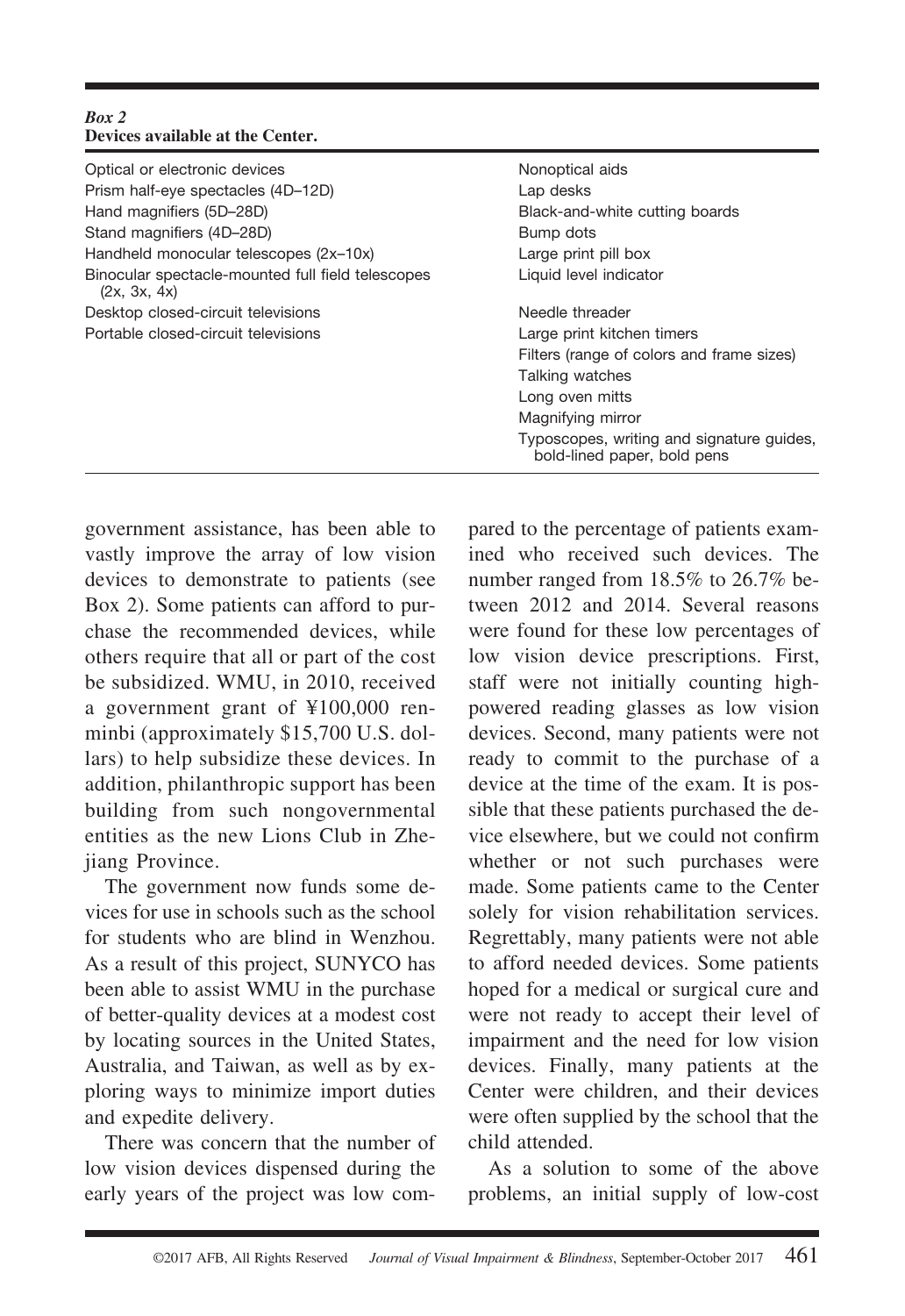

*Figure 1.* Age of patients as percentage.

optical and nonoptical devices were stocked by the Center and were to be given at little or no cost to patients. These items were lower-cost alternatives to devices initially stocked by the Center. Once it was determined which items were dispensed most frequently, a plan was developed for ensuring the Center had an adequate supply of these devices.

#### **Cultural differences affecting the provision of care**

At the Center, a significant portion of the patients are children (see Figure 1), which may be attributed to the Center's relationship with the three schools for students who are blind in the region. Overall, in China, there is an emphasis on care for the young, since most older adult patients live with relatives who can perform visually related tasks for them. Another factor is that the Chinese government, in addressing a great need with limited resources, puts a priority on providing health care to the young. A study of the patient population at a low vision clinic in Shanghai found that 63.88% of the patients were under age 30 years (Gao et al., 2015).

Another example of cultural differences concerns remaining independent. Older adult patients in America may request assistance with tasks that they are not able to do because of vision impairment, but usually they would rather remain independent. It is the authors' experience in China that older adult patients are quite comfortable relying on their relatives to take care of them. In addition, many patients were still seeking a medical or surgical cure and, therefore, were not receptive to low vision rehabilitation services. It must also be recognized that the culture in China is evolving, and it required a good deal of thought as to how to optimize the delivery of care while also considering tradition and modern concepts.

One of the greatest differences in providing outpatient care in China, and particularly in Wenzhou, is that patients often travel long distances to come to the Eye Hospital. They will stay for as many hours as necessary, but it is often difficult if not impossible for them to return for follow-up appointments. It became necessary to perform as many of the diagnostic procedures as possible in one visit, which sometimes required frequent breaks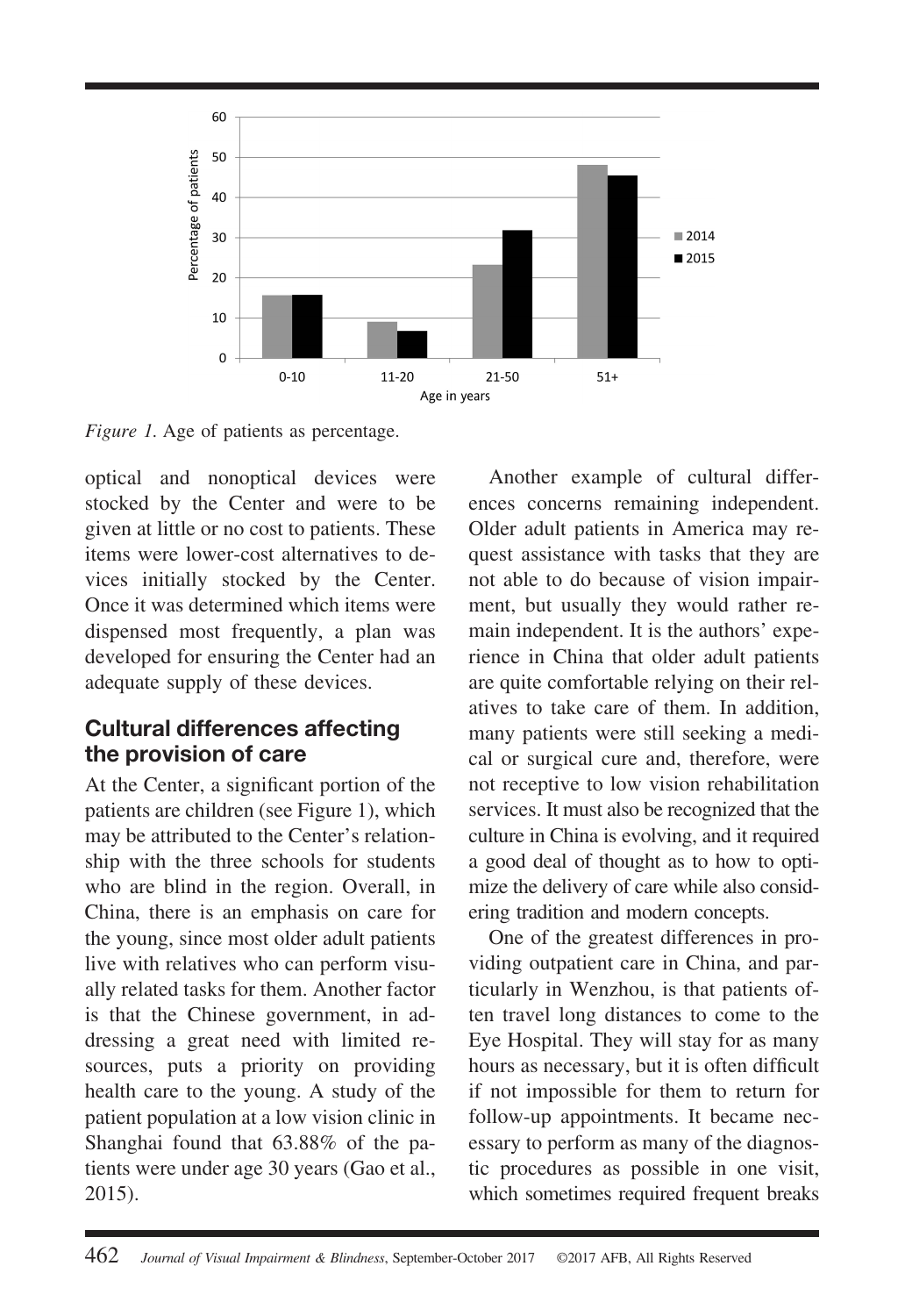due to patient fatigue. Likewise, vision rehabilitation services that were normally taught in a series of visits often needed to be condensed and, at times, presented in a small group environment rather than individually.

# **Project funding**

For the duration of the project, costs were shared by SUNYCO, WMU, and the Lavelle Fund for the Blind. SUNYCO provided a portion of the support for project administration and SUNYCO faculty. WMU bore the full cost of building, equipping, and maintaining the Center facility, as well as staffing it and providing educational materials for patients. Lavelle funds were utilized to support travel expenses related to staff training and to partially offset salaries for faculty, a vision rehabilitation consultant, and the project director. A relatively small portion of the Lavelle funding was used to support travel expenses related to the advisory board and to provide an initial supply of inexpensive low vision devices for the Center.

# **Funding of patient care**

The actual cost of delivering low vision and vision rehabilitative care at WMU was difficult to determine because the Eye Hospital does not assign staff or other costs by unit. Government reimbursement for a low vision evaluation is at the same very low rate that is paid for a general eye examination even though much more time is required for a low vision evaluation. This lack of additional compensation for low vision evaluations was not a problem, however, since the Eye Hospital provided staff and other support as needed. Funding for low vision devices was a challenge, and government grants and support from local Lions Clubs have provided support.

## **Sustainability of the Center**

WMU was committed to providing care to low vision patients. The doctors and nurses at the Center were dedicated and willing to educate their patients, their patient's families, and other staff at the Eye Hospital. There was governmental support at local, provincial, and national levels. The Zhejiang Lions Club, individual donors, and community volunteers offered philanthropic support. All these ingredients combined led to the Center being a success.

Sustainability of the Center depends upon the factors cited above. The most important one is continued institutional commitment to low vision and vision rehabilitation. Philanthropic support from service clubs such as the Lions Club, individual donors, and community volunteers is a relatively new phenomenon in China that is expected to grow in size and importance in supporting the work of the Center.

Lu Fan, current President of WMU, in her July 2015 presentation to the Vision China conference in Chengdu, described a number of efforts that will be continued by WMU with regard to the Center, including expanded low vision services within the Eye Hospital and expansion of the training of doctors and nurses in the provision of low vision and vision rehabilitation services. These efforts will be supplemented by an increased awareness of the Center within the primary eye care clinics. A new electronic medical record system will be used to